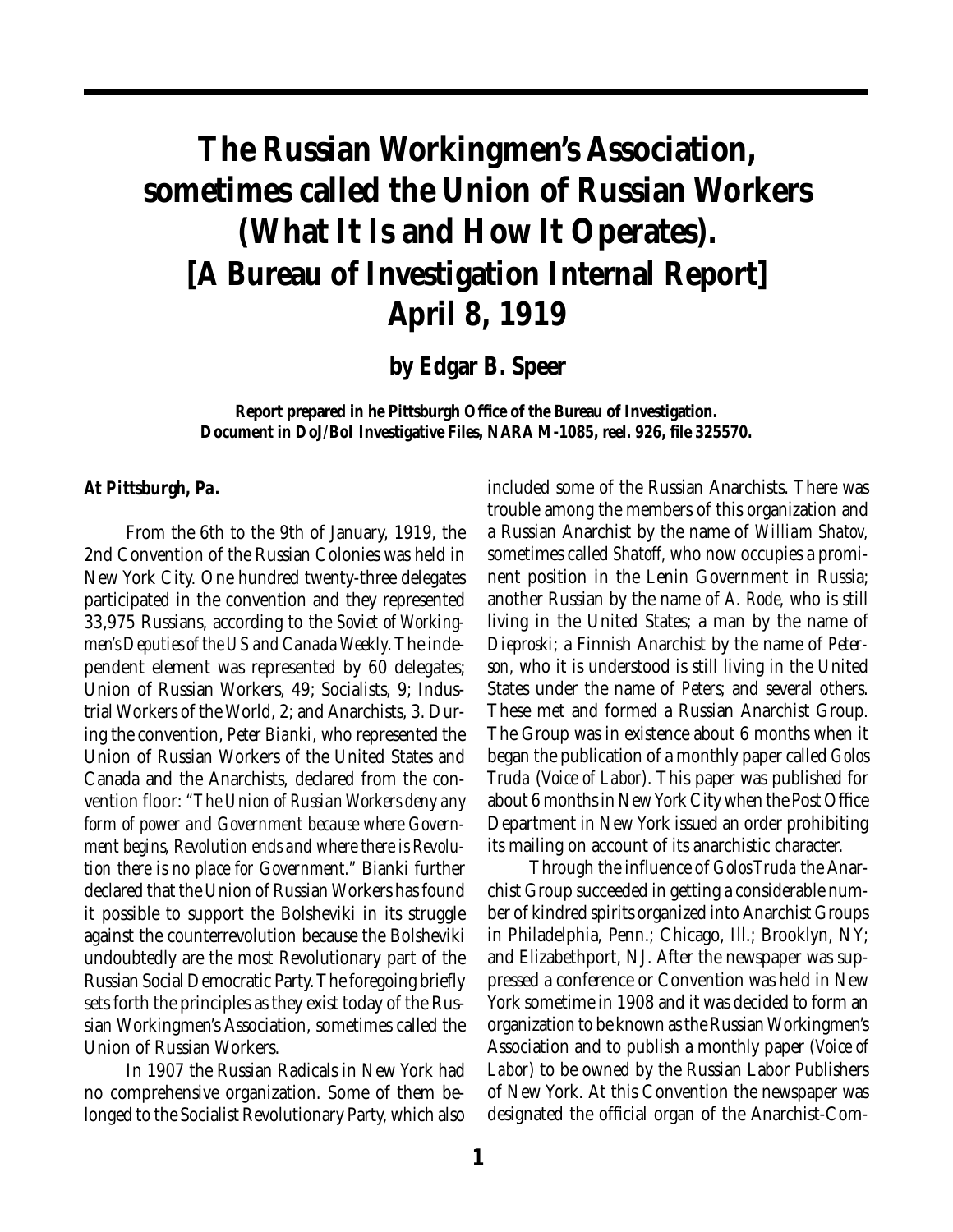munists in the United States and so was born the Russian Workingmen's Association, sometimes called the Union of Russian Workers.

The following officers were elected: *Shatov,* Editor of the *Voice of Labor,* and *A. Rode,* Secretary and Treasurer. Plans were perfected for the organization in various points and cities in the United States and Canada of 50 locals under the name of Russian Workingmen's Association. The New York Group assumed the leadership of the Association and from it emanated all the plans and propaganda. The newspaper was published monthly until 1912. From that year it was published weekly until it was finally suppressed by the Federal Government in 1917, the last issue being Friday, April 13th of that year. The publication office was at 586 East 140th Street.

In 1912 a Convention of the Association was held in Philadelphia; *Shatov* and *Rode* had communicated with the French Anarcho-Syndicalists and a delegate named *Muchin* was sent from Paris. Through the influence of *Muchin, Shatov, and Rode,* the *Voice of Labor,* which had formerly been advocating Anarchist-Communism changed its policy to Anarcho-Syndicalism, the reason being given at the Philadelphia Convention was that America was not yet ripe for Communism and that the conditions of the working men in this country could be better taken care of by Syndicalism than by Communism.

Following the Convention, *Muchin* visited several cities in the United States and spent some time in the Pittsburgh district. The *Voice of Labor* immediately changed its policy following the Philadelphia Convention and began advocating Anarcho-Syndicalism. This was done, however, without full authority from the 50 or more locals through the continent. The result was that immediately a great deal of contention arose among the members of the Association as to whether it should be the champion of Anarchist-Communism or Anarcho-Syndicalism. The locals seemed to be equally divided and as a rule the membership of each local was equally divided as well. A condition was brought about that resulted in a faction of the membership of the Association operating with *Muchin, Shatov, and Rode,* and a fraction opposed to the three leaders.

Contention grew and had about disrupted the Association when at the beginning of the European War *Prince Peter Kropotkin,* the father of modern Anarchy and an advocate of Communism, sent an open letter to Russian Anarchists all over the world urging them to enlist with the Allies and to fight German Militarism. *Kropotkin's* reason for such action was that if German Militarism prevailed, Anarchist-Communism all over the world would be unable to succeed or progress. He cited in his open letter what took place during the Paris Commune of the 18th of March, 1871, at which time the French Government lost power to control the people in the Paris district and the French aristocrats and diplomats, realizing the situation, petitioned the German Emperor through Bismarck for help. The German Emperor sent an army to France and crushed the Paris Commune.

Probably the most important convention that the Union of Russian Workingmen in the United States and Canada held was the meeting in Detroit which convened from July 1st to July 7th, 1914. At this gathering a number of resolutions were passed which subsequently were drafted into the Constitution for the organization. At this convention there were delegates from Brooklyn, New York; New York City; Cosmopolis and Seattle, Washington; Portland, Oregon; Vancouver and Victoria, Canada; Chicago, Illinois; Cincinnati and Cleveland, Ohio; Pittsburgh, Pennsylvania; Baltimore, Maryland; Lynn, Salem, and Brockton, Massachusetts; and Providence, RI. The Association as it exists today is operating under the 1914 Constitution which has *not* been materially changed. The dues books as issued to members today contain the preamble as adopted by the Detroit Convention. That preamble is as follows:

Present society is divided into two opposing classes: the downtrodden Workers and Peasants, on the one side, producing by their work all the riches of the world; the rich people, on the other side, who have grabbed all the riches into their hands.

Many a time the Class of the Oppressed stood up against the rich parasites and their faithful servant and protector — the Government — to conquer its full Liberation from the yoke of Capitalism and Political Power; but every time it suffered defeat, not being fully conscious of its own final goal and means, by which victory can be accomplished, thus remaining only a weapon in the hands of its enemies.

The struggle between these two classes is being fought also at the present time and will end only when the Toiling Masses, organized as a class, will understand their true interests and will make themselves masters of all the riches of the world by means of a violent Social Revolution.

Having accomplished such a change and having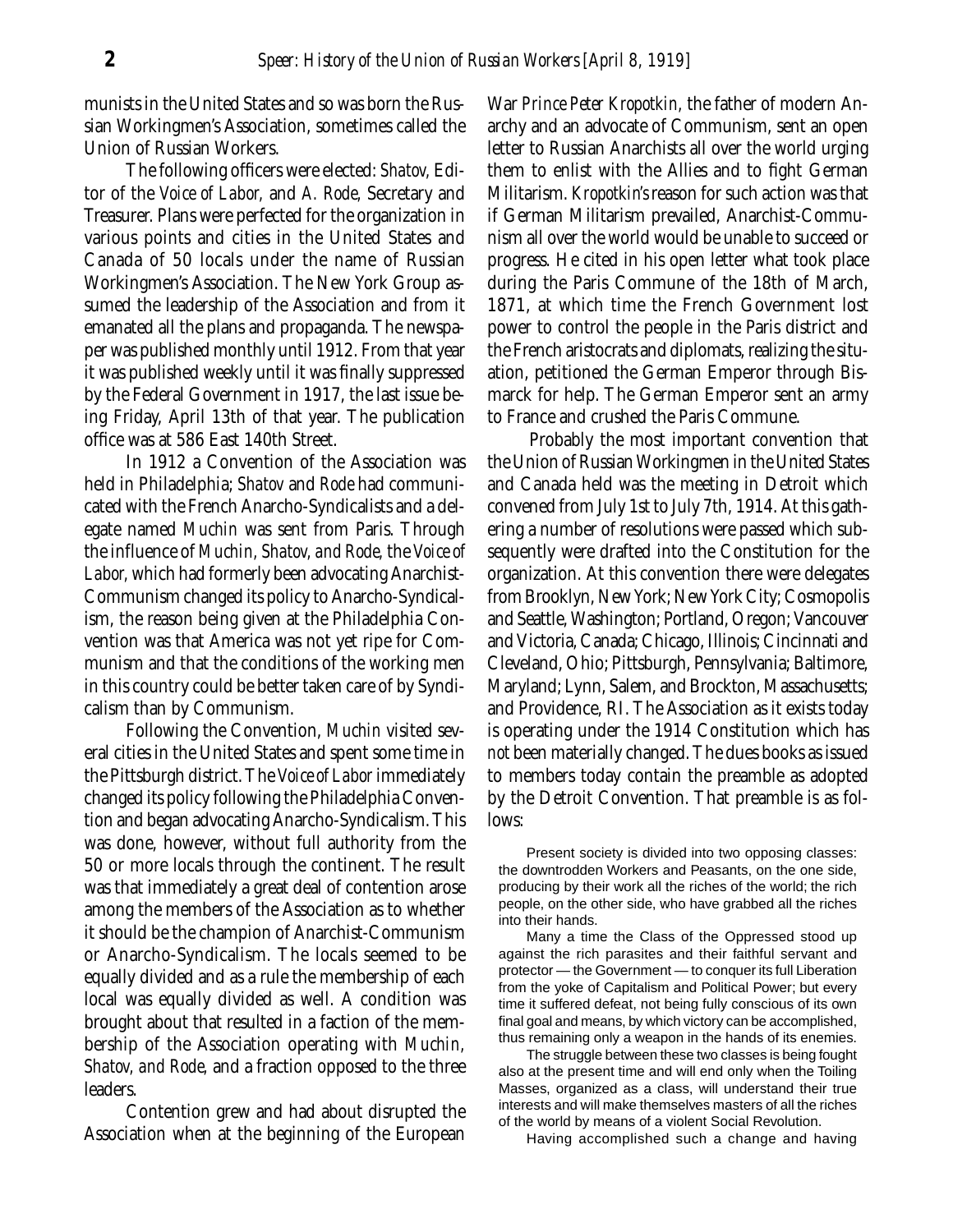annihilated at the same time all the institutions of the Government and State, the class of the disowned must establish the Society of Free Producers, aiming at satisfying the needs of every individual person who, on its side, is giving to the Society their labor and their knowledge.

For the attainment of these aims, we consider as of primary importance the necessity of building up a wide Revolutionary Organization of Toilers which, by conducting a direct struggle with all the Institutions of Capitalism and Government, must train the Working Class to initiative and independent action in all its acts, thus educating it in the consciousness of the absolute necessity of a General Strike — of the Social Revolution.

### **STATUTES OF THE UNION OF RUSSIAN WORKERS OF THE UNITED STATES AND CANADA, UNITED IN FEDERATION.**

#### **Aims of the Federation.**

1. To unite all Organizations of Russian Workers in the US and Canada for the common struggle against Capitalism and Government (State).

2. To aid the movement of liberation in Russia.

3. To help the revolutionary actions of the American Workers.

4. The moral and material aid to the Organ of the Federation, Nabat.

5. To build up Organizations where there are none and to aid those already in existence.

#### **Mutual Relationship of the Organization.**

Every member of a Union is at the same time entitled to equal membership in every other Union which forms part of the Federation.

All Organizations belonging to the Federation enjoy full autonomy and should help each other materially and morally, in the fullest measure.

#### **Means of the Federation.**

The means of the Federation are composed of the 10¢ monthly contributions of the members of the Organization and of voluntary contributions.

#### **The Management of the Federation.**

For the management of the functions of the Federation are designated a Secretary and Treasurer, who performs all the correspondence for the Federation.

It will be noted by a comparison of the foregoing preamble and the preamble of the Constitution of the Industrial Workers of the World that there is a considerable similarity. It might be fair to assume that the Russian Workingmen's Association was modeled at least to some extent after the Industrial Workers of the World.

From the thorough inception of the Association,

the organizers and prime movers put into practice a systematic scheme of propaganda for the education of Russian immigrants in the United States with a view to developing them into anarchists. Invariably *schools* are established in connection with each local. It was planned to have each local situated in large centers of Russian population. When a local was established, a night school, which operated from 3 to 5 nights a week, was started at the local's headquarters. Approximately 75% of the Russians who immigrate to this country are illiterate; they are not only unable to read and write English, but they are unable to also read and write their own language. With the establishment of a local and the opening of a night school in conjunction, the Local Secretary would announce that reading and writing were taught for small monthly dues. The result was that ambitious but illiterate Russians unknowingly would become members of the Association, believing that a payment of a specified sum was the tuition to night school and not the monthly dues to this Anarchistic outfit. As the scholars progressed they would become eager for reading matter and they were immediately furnished with pamphlets on Anarchistic subjects. Pamphlets were furnished to the various locals throughout the United States and Canada from the headquarters of the organization in New York City, which today is 133 East 15th Street. I understand that a great deal of this literature is now being published in Detroit, Michigan. Such tactics have kept a continual flow of new members into the organization. The raw material has been converted into Anarcho-Syndicalists, Communists, and Terrorists and they have been taught *"to deny any form of power and Government, because where Government begins, Revolution ends and where there is Revolution there is no place for any Government."*

The Association in 1907 started with a dozen or so clever radicals; today it has a membership which is estimated from 10,000 to 15,000. Of this number there are probably some who know that they are members of the Union of Russian Workers but do not know that the outfit is an Anarchist organization. However, they are being quickly educated and by the plan of education adopted by the Association the membership is steadily increasing.

The Association grew fairly rapidly from 1908 to 1917 despite the contention over Anarchist-Com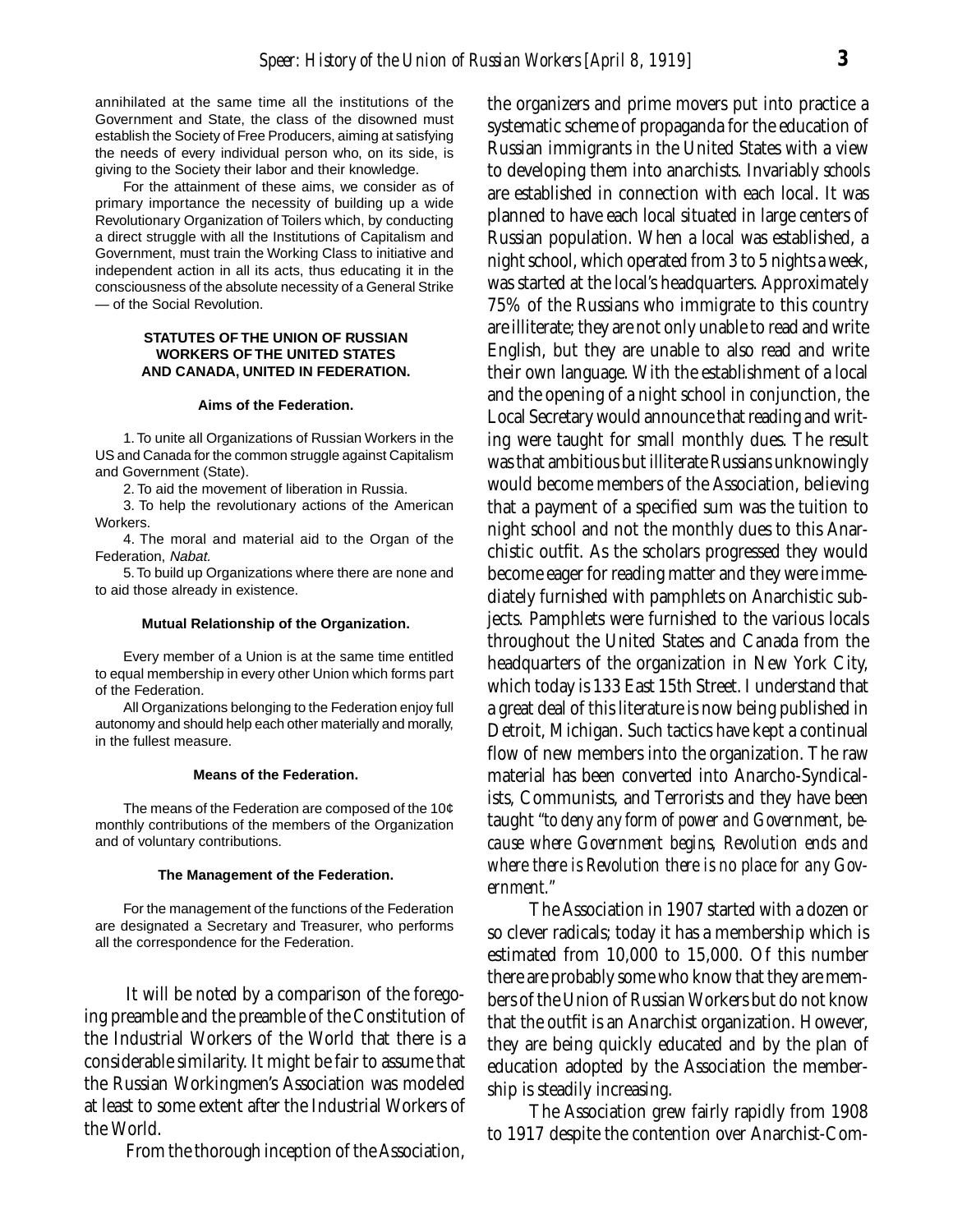munism and Anarcho-Syndicalism. Each local surrounded its meetings with secrecy and the existence of the Association was known to but few. Many of those who did know that it existed believed it to be an aggregation of Russians which was teaching its members the duties and privileges of American citizenship. The original organizers played a very important part in the management of its affairs until 1917, when many of them returned to Russia. Quite a number of them played prominent parts in the Bolshevist uprising against the Kerensky Government. Some of them today hold responsible positions in the Lenin-Trotsky Regime. *Shatov,* one of the original organizers of the Association and an Anarchist of the Terrorist type is now Chief of Police at Petrograd.

As I stated, the official organ of the organization, Golos Truda, was suppressed by the Federal Government in 1917. *Shatov* was then editor and *A. Rode,* Secretary and Treasurer. Soon after the newspaper was suppressed *Shatov* left for Russia, but before his departure he entrusted to one *Adolph Sanabel, alias Adolph Schnabel Delas, alias Comrade Sabba, alias Comrade Savva,* the propaganda program of the organization. *Sanabel* was peculiarly fitted for the work. He was a Russian by birth but of Teutonic origin. He had been in the Russian Army and served through a part of the Russ-Jap War and sometime later deserted. He was an Anarchist and an advocate of Communism. He spoke several languages fluently, among them English, and was well versed along radical lines. He was a man of imposing presence, an orator, and a cool, collected schemer. *Sanabel* in January 1918 with an Anarchist Group in New York City back of him, established a newspaper named *Nabat* (*The Alarm*). This publication took up the work of *Golos Truda* and became the official organ of the Russian Workingmen's Association. *Sanabel* prior to the establishment of *Nabat* was frequently in difficulty with the New York Police Department, the Bomb Squad giving him particular attention. He was active in Anti-War propaganda. The man published *Nabat* during the months of January, February, and March 1918. The policy of the newspaper was Anarchist-Communism. The last issue was published in March of 1918; the *Nabat* was then suppressed by the New York Police Department acting in conjunction with Federal Agents, and *Sanabel,* fearing arrest, fled the city. He located in

Detroit under the name of *Adolph Delas.* The man was a machinist by trade but seldom worked. He lived for the most part on money contributed to him in small sums by Russian Anarchists. Juring January [1919], *Sanabel* decided to make a tour of the Eastern part of the United States in an effort to strengthen the Union of Russian Workmen and organize new locals. He planned to visit Akron, Ohio, spend a week or two in the Pittsburgh district, Erie, Penn., and Buffalo, New York. The Russian Anarchists in Buffalo were unorganized although they were considerable in number and *Sanabel* planned to organize a Union of Russian Workmen's local. He came to Pittsburgh about the middle of February [1919] under the name of Comrade Savva and spent about a week in the district addressing meetings in secret with enthusiastic Anarchists, many of them Terrorists, and addressing in public Russian gatherings. He was arrested on a warrant from the Department of Labor and held for deportation.

The last convention of the Association was held in secret Friday, January 10th, 1919, at 133 East 15th Street, New York City. This convention immediately followed the 2nd Convention of the Russian Colonies mentioned before, which was held in New York City from January 6th to January 9th, 1919. The Association convention of January 10th was held in the basement of #133 East 15th Street and about 50 delegates attended. There were delegates from Newark, NJ; Baltimore, Md.; Philadelphia, Pa.; Hartford, Conn.; Albion, Mich.; Bridgeport, Conn.; New London, Conn.; Bronx, NY; Pittsburgh, Pa.; Ford City, Canada; and several other cities. All the delegates reported considerable progress in the Anarchist movement. Many of them reported that Terrorists were numbered among [their] locals and were ready for any sort of work when the time came for a Revolution. One delegate reported that plans had been made by his local to seize the church in his city and the Russian Minister and convert it into a place of amusement. *Adolph Sanabel,* who was acting as Chairman of the convention, made several speeches. During one of the speeches he said *"Churches are the damnable institutions we ought to destroy as a first step in our attempt to bring about a Revolution in the United States."* During the convention the question was brought up as to whether the Association retain the name of the Union of Russian Workers or declare publicly as Anarchists. The question was